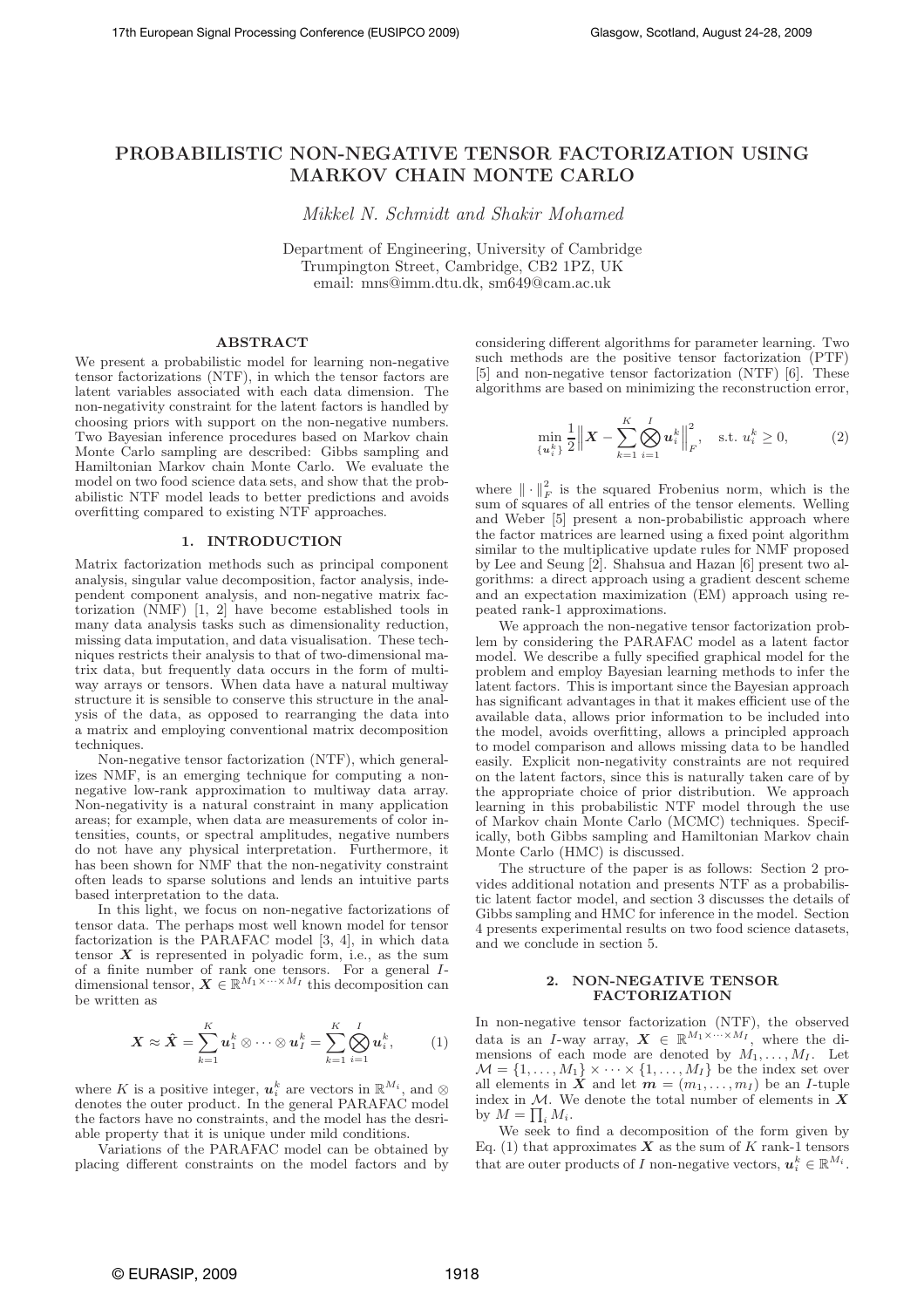

Figure 1: Graphical model of Bayesian NTF. Dark and white circles denote observed and unobserved variables respectively, and plates represent repeated variables. The hyperparameters are shared by all plates, but for clarity are shown connected only to the ith plate.

Each element of  $\hat{X}$  can thus be computed by

$$
\hat{x}_{m} = \sum_{k=1}^{K} \prod_{i=1}^{I} u_{im_{i}}^{k},
$$
\n(3)

where  $u_{im}^k$  denotes the mth element of  $u_i^k$ . We view the vectors  $\mathbf{u}_i^k$  as latent factors, and proceed by specifying a hierarchical Bayesian model.

## 2.1 Hierarchical Bayesian model

We view the data  $X$  as being produced according to the probabilistic generative process described in Figure 1. The observed data points,  $x_m$ , are modelled using a Gaussian likelihood with variance  $\vartheta$  and mean  $\hat{x}_m$  given by the decomposition in Eq. (3),

$$
p(x_m | \{u_{im}^k\}, \vartheta) = \mathcal{N}(x_m | \hat{x}_m, \vartheta) = \frac{1}{\sqrt{2\pi\vartheta}} \exp\left(-\frac{(x_m - \hat{x}_m)^2}{2\vartheta}\right).
$$
\n(4)

We choose a conjugate prior on the data variance, namely an inverse Gamma distribution with shape and scale parameters  $\alpha$  and  $\beta$ ,

$$
p(\vartheta|\alpha,\beta) = \mathcal{IG}(\vartheta|\alpha,\beta) = \frac{\beta^{\alpha}}{\Gamma(\alpha)} \vartheta^{-\alpha-1} \exp\left(\frac{-\beta}{\vartheta}\right). \quad (5)
$$

We assume that the latent variables  $u_{im}^k$  are drawn from a rectified Gaussian prior with unknown mean  $\mu_{im}^k$  and variance  $v_{im}^k$ ,

$$
p\left(u_{im}^{k}\right) = \mathcal{R}\left(u_{im}^{k}|\mu_{im}^{k}, v_{im}^{k}\right)
$$

$$
= \frac{\sqrt{\frac{2}{\pi v_{im}^{k}}}}{\text{erfc}\left(\frac{-\mu_{im}^{k}}{\sqrt{2v_{im}^{k}}}\right)} \exp\left(-\frac{\left(u_{im}^{k}-\mu_{im}^{k}\right)^{2}}{2v_{im}^{k}}\right)h(u_{im}^{k}), \quad (6)
$$

where  $h(x)$  is the Heaviside unit step function. This prior serves to enforce the non-negativity constraint, and is conjugate to the Gaussian likelihood.



Figure 2: Illustration of different priors for  $\mu$  and  $\upsilon$  where  $\mu_{\mu}=0$  and  $v_{\mu}=a=b=1.$  a) Independent Normal and inverse Gamma,  $\mathcal{N}(\mu|\mu_{\mu}, v_{\mu}) \mathcal{IG}(v|a, b)$ . b) Normal-inverse-Gamma,  $\mathcal{N}(\mu|\mu_{\mu}, v_{\mu}v)\mathcal{IG}(v|a, b)$ . c) Proposed prior in Eq. (8).

If the prior over  $u_{im}^k$  had been a Gaussian, appropriate conjugate priors for the mean  $\mu_{im}^k$ , and variance  $v_{im}^k$ , would be a Gaussian and inverse Gamma; however, these priors are not conjugate to the rectified Gaussian, and instead we choose a convenient joint prior density,

$$
p(\mu_{im}^k, v_{im}^k | \mu_\mu, v_\mu, a, b) = \frac{1}{c} \sqrt{v_{im}^k} \operatorname{erfc} \left( -\frac{\mu_{im}^k}{\sqrt{2v_{im}^k}} \right)
$$

$$
\times \mathcal{N}(\mu_{im}^k | \mu_\mu, v_\mu) \mathcal{IG} \left( v_{im}^k | a, b \right), \quad (7)
$$

where c is a normalization constant. With this prior,  $\mu_{im}^k$  and  $v_{im}^k$  decouple, and the posterior conditional densities of  $\mu_{im}^k$ and  $v_{im}^k$  are Gaussian and inverse Gamma respectively. This non-standard density is illustrated in Figure 2 and compared with two commonly used priors over mean and variance parameters.

We denote the set of all unknown variables in the model by  $\boldsymbol{\theta} = \left\{ {\{\boldsymbol{u}_i^k\}, \vartheta, \{\boldsymbol{\mu}_i^k\}, \{\boldsymbol{v}_i^k\} \right\}$ , and the set of hyperparemeters by  $\mathbf{\Psi} = {\alpha, \beta, a, b, \mu_{\mu}, \nu_{\mu}}$ . Following from the graphical model and Eq. (5–8) the joint probability of data and parameters is given by

$$
p(\boldsymbol{X}, \boldsymbol{\theta}) = p(\boldsymbol{X}|\{\boldsymbol{u}_i^k\}, \vartheta)p(\vartheta|\alpha, \beta)p(\{\boldsymbol{u}_i\}|\{\boldsymbol{\mu}_i^k\}, \{\boldsymbol{v}_i^k\})
$$
  
\n
$$
\times p(\{\boldsymbol{\mu}_i^k\}, \{\boldsymbol{v}_i^k\}|\mu_{\mu}, \nu_{\mu}, a, b)
$$
  
\n
$$
\propto \vartheta^{-\frac{M}{2}-\alpha-1} \prod_{m \in \mathcal{M}} \exp\left\{-\frac{1}{2\vartheta}\left(x_m - \sum_{k=1}^K \prod_{i=1}^I u_{im_i}^k\right)^2\right\}
$$
  
\n
$$
\times \exp\left(\frac{-\beta}{\vartheta}\right) \prod_{k=1}^K \prod_{i=1}^I \prod_{m=1}^{M_i} \left\{\exp\left(-\frac{(u_{im}^k - \mu_{im}^k)^2}{2v_{im}^k}\right) h(u_{im}^k)\right\}
$$
  
\n
$$
\times \exp\left(-\frac{(\mu_{im}^k - \mu_{\mu})^2}{2v_{\mu}}\right) (v_{im}^k)^{-a-1} \exp\left(\frac{-b}{v_{im}^k}\right)\right\}.
$$

## 3. MARKOV CHAIN MONTE CARLO INFERENCE

## 3.1 Gibbs sampling

Gibbs sampling is one of the simplest MCMC techniques and plays a prominent role in modern Bayesian inference. The Gibbs sampler is widely applicable, particularly in the case where we deal with conditional distributions that have a parametric form that can easily be sampled from [7]. With our choice of conjugate priors and hyper priors, Gibbs sampling is particularly applicable for inference in the probabilistic NTF model.

In Gibbs sampling we assume that the latent variables in the model,  $\theta$ , are partitioned in N groups,  $\theta_1, \ldots, \theta_N$ , and that it is possible to draw samples from the posterior conditional densities,  $p(\theta_n|\theta \backslash \theta_n)$ , for each of these groups. Given some initial value of the parameters, we proceed by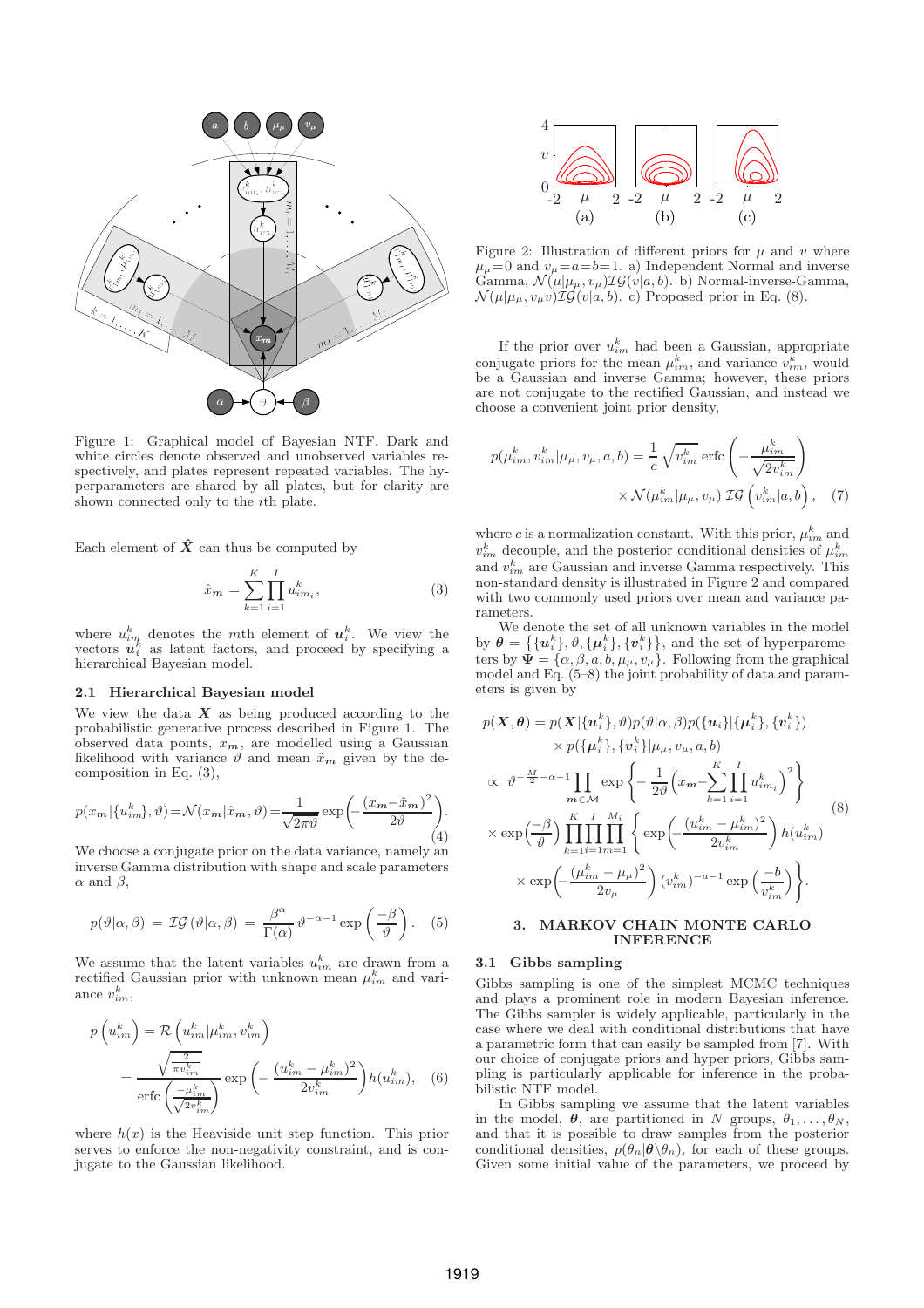iteratively sampling each group of latent variables,  $\theta_n$ , while keeping all other variables fixed. This procedure forms a homogeneous Markov chain that can be shown to sample from the full posterior distribution. Gibbs sampling explores the posterior distribution in a random walk manner, and this may result in slow mixing of the Markov chain. Thus, in practice samples are highly correlated and a large number of iterations and subsampling is required in order to obtain independent samples from the target distribution.

To apply the Gibbs sampling procedure to probabilistic NTF we derive the relevant posterior conditional distributions, based on the joint distribution in Eq. (9). Our choice of conjugate priors simplifies this process, and implies the functional form of the posterior conditional distributions for all unknown variables. For each conditional posterior distribution we denote the posterior parameters by the same symbols as the prior parameters with a bar.

The conditional distribution for  $u_{i'}^{k'}$  $\frac{k'}{i'm'}$  is a rectified Gaussian,  $p(u_{i'}^{k'})$  $_{i^{\prime }m^{\prime }}^{k^{\prime }}|\boldsymbol{X},\boldsymbol{\theta }\backslash u_{i^{\prime }}^{k^{\prime }}$  $\binom{k'}{i'm'}$  =  $\mathcal{R}(u_{i'}^{k'})$  $_{i^{\prime }m^{\prime }}^{k^{\prime }}|\bar{\mu}_{i^{\prime }}^{k^{\prime }}$  $\bar{k}'_{i'm'}, \bar{v}_{i''}^{k'}$  $\binom{k'}{i'm'}$  with variance and mean

 $\mathbf{I}$ 

$$
\bar{v}_{i'm'}^{k'} = \left(\frac{1}{\vartheta} \sum_{\substack{m \in \mathcal{M} \\ m_{i'} = m'}} \prod_{i \neq i'} \left(u_{im_i}^{k'}\right)^2 + \frac{1}{v_{i'm'}^{k'}}\right)^{-1},\tag{9}
$$

$$
\bar{n}_{i'm'}^{k'} = \bar{v}_{i'm'}^{k'} \left\{ \frac{1}{\vartheta} \sum_{m \in \mathcal{M}} \left( \sum_{k \neq k'} \prod_{i=1}^{I} u_{im_i}^{k} - x_m \right) \times \prod_{i \neq i'} u_{im_i}^{k'} + \frac{\mu_{i'm'}^{k'}}{v_{i'm'}^{k'}} \right\},\tag{10}
$$

from which it is possible to draw samples using standard methods such as inverse transform sampling. The mean of the density is unconstrained but samples are non-negative due to the rectification in the distribution. The conditional posterior distribution of the data variance is an inverse Gamma distribution,  $p(\vartheta|\mathbf{X}, \boldsymbol{\theta} \setminus \vartheta) = \mathcal{IG}(\vartheta|\bar{\alpha}, \bar{\beta})$ , with shape and scale

$$
\bar{\alpha} = \alpha + \frac{M}{2} \qquad \bar{\beta} = \beta + \frac{1}{2}\chi^2,\tag{11}
$$

where  $\chi^2 = ||\boldsymbol{X} - \boldsymbol{\hat{X}}||_F^2$  is the sum of squared errors. The conditional posterior distribution for  $\mu_{i'}^{k'}$  $\frac{k'}{i'm'}$  is Gaussian,  $p(\mu^{k'}_{i'}$  $_{i^{\prime }m^{\prime }}^{k^{\prime }}|\boldsymbol{X},\boldsymbol{\theta }\backslash \mu _{i^{\prime }}^{k^{\prime }}$  $\lambda_{i'm'}^{k'} ) = \mathcal{N}(\mu_{i''}^{k'})$  $\bar{i'}_{m'}|\bar{m}_{\mu},\bar{v}_{\mu}\rangle$ , with variance and mean

$$
\bar{v}_{\mu} = \left(\frac{1}{v_{im}^k} + \frac{1}{v_{\mu}}\right)^{-1}, \qquad \bar{m}_{\mu} = \bar{v}_{\mu} \left(\frac{u_{i'm'}^{k'}}{v_{i'm'}^{k'}} + \frac{\mu_{\mu}}{v_{\mu}}\right), \qquad (12)
$$

and the conditional posterior distribution for  $v_{i'}^{k'}$  $\frac{k}{i'm'}$  is an inverse Gamma,  $p(v_{i'}^{k'})$  $\mu_{i'm'}^{k'}|\bm{X},\bm{\theta}\backslash v_{i'}^{k'}$  $\mathcal{L}_{i'm'}^{k'}$ ) =  $\mathcal{IG}(v_{i'}^{k'})$  $_{i'm'}^{k'}|\bar{a},\bar{b}),$  with shape and scale parameters

$$
\bar{a} = a + \frac{1}{2} \qquad \bar{b} = b + \frac{1}{2} (u_{i'm'}^{k'} - \mu_{i'm'}^{k'})^2.
$$
 (13)

The latent variables in the probabilistic NTF model can thus be learned by sequentially drawing samples from these conditional densities.

# 3.2 Hamiltonian Markov chain Monte Carlo

A second MCMC sampling method is Hamiltonian Markov chain Monte Carlo (HMC) [8, 7], which is a suitable sampler for use with this model since all the variables are continuous and it is possible to compute the derivative of the log joint probability. HMC is also an attractive scheme for sampling since it avoids the random walk behaviour of the Metropolis or the Gibbs sampling algorithms [7].

HMC is an auxiliary variable sampler that uses gradient information to improve mixing. The gradient acts as a force that causes the sampler to explore the sample space more effectively. The gradient acts on the momentum  $q$ , of the system which is included as the auxiliary variable, such that we sample from the augmented distribution  $p(\theta, \mathbf{q}|\mathbf{X})$  rather than the target distribution  $p(\theta|X)$ . The sampling requires that we are able to compute a potential and kinetic energy as well as the gradient of the potential energy with respect to the sampling variables. The potential energy function is the negative log joint probability of the probabilistic NTF model,  $\mathcal{E}(\hat{\theta}|\Psi) = -\ln p(\mathbf{X}, \theta|\Psi)$ , given by the negative logarithm of Eq. (9). The auxiliary momentum variable  $q$  is Gaussian and is used to define the kinetic energy  $K(q) = \frac{1}{2}q^{\top}q$ , and the gradients  $\Delta \theta \triangleq \frac{\partial \mathcal{E}(\theta)}{\partial \theta}$  can be derived from Eq. (9). The sum of the kinetic and the potential energy defines the Hamiltonian  $H$ . Samples of  $\theta$  and  $q$  are obtained by combining the Hamiltonian with the gradient information in the simulation of so-called "leapfrog" steps which simulate the Hamiltonian dynamics. We defer these details and the general pseudocode for HMC to the works of MacKay [9] and Neal [7].

#### 3.2.1 Change of variables

To simplify the HMC sampling procedure, we ensure that the simulation dynamics for the model parameters are performed in an unconstrained space. For probabilistic NTF, the parameters  $u_{im}^k \geq 0$ ,  $\vartheta \geq 0$  and  $v_{im}^k \geq 0$  can be transformed to unconstrined variables using the transformations:  $u_{im}^k = \exp(\tilde{u}_{im}^k), \ \vartheta = \exp(\tilde{\vartheta}), \text{ and } v_{im}^k = \exp(\tilde{v}_{im}^k).$  These changes of variables requires the joint probability in Eq. (9) to be multiplied by the Jacobian determinants of the transformations, which are given by

$$
\left| \frac{\partial u_{i_m}^k}{\partial \tilde{u}_{i_m}^k} \right| = \exp(\tilde{u}_{im}^k), \ \left| \frac{\partial \vartheta}{\partial \tilde{v}} \right| = \exp(\tilde{\vartheta}), \ \left| \frac{\partial v_{i_m}^k}{\partial \tilde{v}_{i_m}^k} \right| = \exp(\tilde{v}_{im}^k). \tag{14}
$$

Including the Jacobian terms and computing the negative of the logarithm of Eq. (9), we arrive at the following negative log joint probability density

$$
\mathcal{L} = \frac{1}{2 \exp(\tilde{\vartheta})} \sum_{m \in \mathcal{M}} \left( x_m - \sum_{k=1}^K \prod_{i=1}^I \exp(\tilde{u}_{im_i}^k) \right)^2
$$
  
+ 
$$
\left( \frac{M}{2} + \alpha \right) \tilde{\vartheta} + \frac{\beta}{\exp(\tilde{\vartheta})}
$$
  
+ 
$$
\sum_{k=1}^K \sum_{i=1}^I \sum_{m=1}^{M_i} \left\{ \frac{\left( \exp(\tilde{u}_{im}^k) - \mu_{im}^k \right)^2 + 2b}{2 \exp(\tilde{v}_{im}^k)} + \frac{(\mu_{im}^k - \mu_{\mu})^2}{2v_{\mu}} + a\tilde{v}_{im}^k - \tilde{u}_{im}^k \right\}.
$$

$$
(15)
$$

3.2.2 Derivatives

Using Eq. (16) we can compute the required derivatives  $\Delta\theta$ for HMC sampling. The derivative of the negative log joint probability density w.r.t. the variable  $\tilde{u}_{i'm'}^{k'}$  is given by

$$
\frac{\partial \mathcal{L}}{\partial \tilde{u}_{i'm'}^{k'}} = \sum_{m \in \mathcal{M}} \left( \sum_{k=1}^{K} \prod_{i=1}^{I} \exp(\tilde{u}_{im_i}^k) - x_m \right)
$$

$$
\times \frac{1}{\exp(\tilde{\vartheta})} \prod_{i=1}^{I} \exp(\tilde{u}_{im_i}^{k'})
$$

$$
+ \frac{\exp(\tilde{u}_{i'm'}^{k'}) - \mu_{i'm'}^{k'}}{\exp(\tilde{v}_{i'm'}^{k'})} \exp(\tilde{u}_{i'm'}^{k'}) - 1.
$$
(16)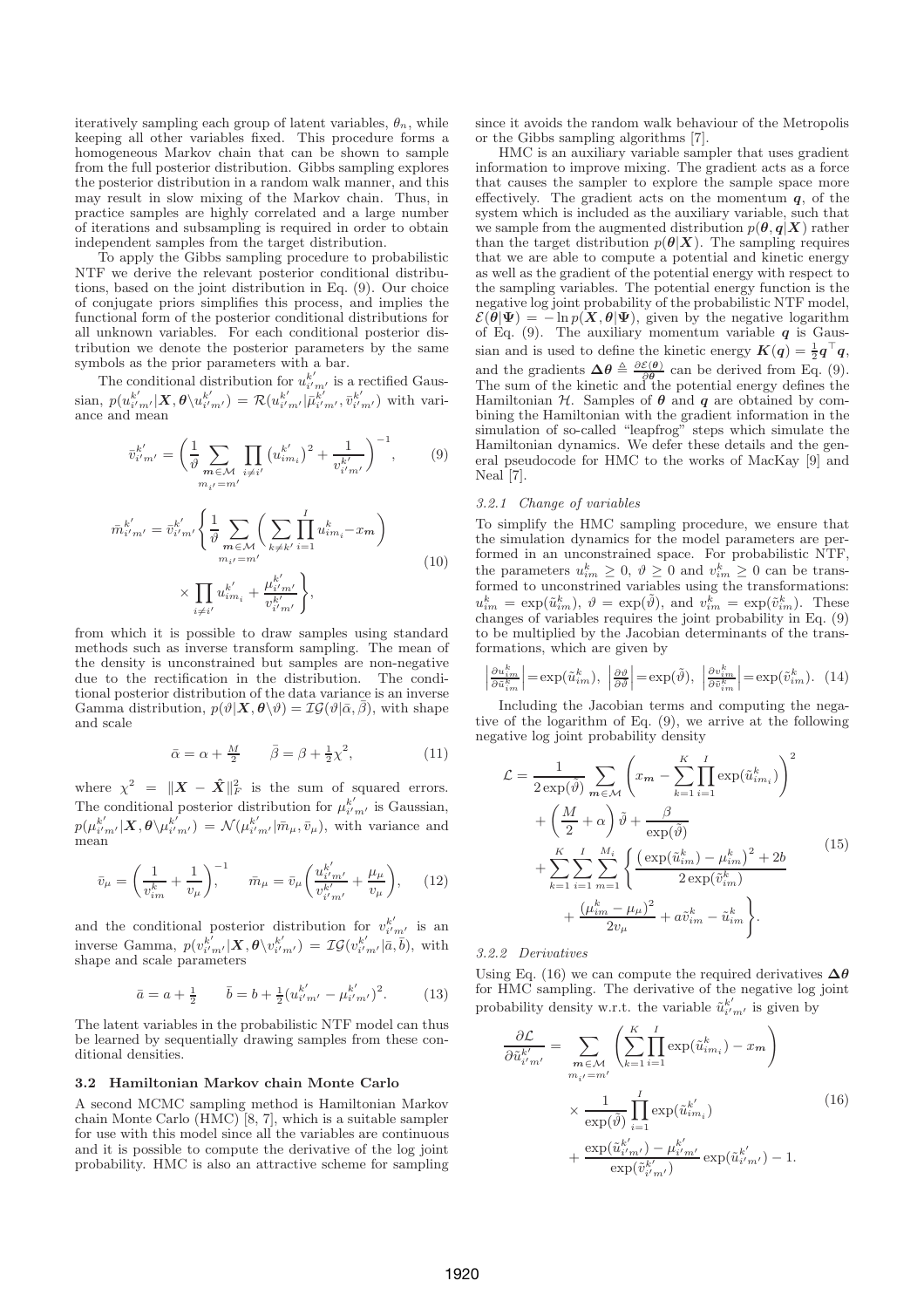Recalling that  $\chi^2$  is the sum of squared errors, defined previously for Eq. (12), the derivative w.r.t the likelihood variance is given by

$$
\frac{\partial \mathcal{L}}{\partial \tilde{\vartheta}} = -\frac{\frac{1}{2}\chi^2 + \beta}{\vartheta} + \frac{M}{2} + \alpha.
$$
 (17)

The remaining derivatives are those w.r.t the unknown mean and variance of the latent variables given by

$$
\frac{\partial \mathcal{L}}{\partial \mu_{i'm'}^{k'}} = -\frac{u_{i'm'}^{k'} - \mu_{i'm'}^{k'}}{v_{i'm'}^{k'}} + \frac{\mu_{i'm'}^{k'} - \mu_{\mu}}{v_{\mu}},\qquad(18)
$$

$$
\frac{\partial \mathcal{L}}{\partial \tilde{v}_{i'm'}^{k'}} = -\frac{\frac{1}{2} (u_{i'm'}^{k'} - \mu_{i'm'}^{k'})^2 + b}{v_{i'm'}^{k'}} + a.
$$
 (19)

# 3.3 Notes on computation

The major part of the computational complexity in the Gibbs sampler and the HMC lies in computing Eq. (10–11) and Eq.  $(17)$  respectively, which are the only expressions that require a sum over all data points. In the following, we only discuss the efficient computation of Eq. (17) for HMC, but note that the computations for the Gibbs sampler are similar.

The two central terms in the computation are inner products between the model factors and the data tensor as well as the approximated data tensor. The first term can be computed efficiently by forming the outer product of  $u_{im}^k$  for all  $\overline{i}$  except  $i'$ , and computing a tensor product

$$
\sum_{\substack{\boldsymbol{m}\in\mathcal{M} \\ m_{i'}=m'}} x_{\boldsymbol{m}} \prod_{i=1}^{I} u_{im_{i}}^{k'} = \left[ u_{i'}^{k'} \odot \left( X \bigotimes_{i\neq i'} u_{i}^{k'} \right) \right]_{m'} \qquad (20)
$$

where ⊙ denotes the elementwise product. This can be implemented using efficient standard routines for matrix multiplication and has complexity  $O(MKI)$  to compute for the whole model. The second term can be computed efficiently as

$$
\sum_{\substack{m \in \mathcal{M} \\ m_{i'} = m'}} \left( \sum_{k=1}^{K} \prod_{i=1}^{I} u_{im_{i}}^{k} \right) \prod_{i=1}^{I} u_{im_{i}}^{k'} = \left[ U_{i'} \odot \left( U_{i'} \bigodot U_{i}^{\top} U_{i} \right) \right]_{m'k'}
$$
\n
$$
(21)
$$

where  $\boldsymbol{U}_i = [\boldsymbol{u}_i^1, \dots, \boldsymbol{u}_i^K]$ , and it has a computational complexity of  $O(\sum_i M_i K^2)$  to compute for the whole model. Note that this formulation avoids the explicit computation of the approximation to the data tensor, and thus allows the algorithms to scale to large data tensors without excessive memory requirements.

#### 4. EXPERIMENTS

We evaluate the performance of the proposed probabilistic NTF methods on two publicly aviailable food science data sets: The first data set is five-way tensor of measurements of the color of fresh beef [10] as it changes due to storage conditions. The second data set is a three-way tensor of sensory profiles of bread [11]. Detailed descriptions of the data sets are available at http://www.models.kvl.dk/ research/data. We compare the reconstructive ability of the probabilistic NTF techniques to that of the non-negative PARAFAC model, which we compute using the algorithm of Bro et al. [12] implemented in the N-Way Toolbox [13].

For each dataset, we separate the available data into training and test data. The test data is created by randomly selecting 10% of the data points and setting them as missing

Table 1: Root mean squared error and standard deviation results on color of beef and sensory bread data for PARAFAC and probabilistic NTF using different model orders.

| Data.         | K              | PARAFAC         | Probabilistic NTF |
|---------------|----------------|-----------------|-------------------|
| Color of beef | 1              | $2.90 \pm 0.43$ | $2.90 \pm 0.43$   |
|               | $\overline{2}$ | $1.66 \pm 0.57$ | $1.50 \pm 0.23$   |
|               | 3              | $1.52\pm0.38$   | $1.53 \pm 0.31$   |
|               | 4              | $2.54 \pm 2.92$ | $1.53 \pm 0.36$   |
|               | 5              | $2.16 \pm 1.13$ | $1.47 + 0.45$     |
|               | 6              | $1.99 + 1.30$   | $1.47 + 0.33$     |
|               | 7              | $2.21 \pm 0.63$ | $1.54 \pm 0.37$   |
| Sensory bread | 1              | $1.50 \pm 0.11$ | $1.50 \pm 0.11$   |
|               | $\overline{2}$ | $1.32 \pm 0.10$ | $1.30 \pm 0.09$   |
|               | 3              | $1.23 + 0.09$   | $1.22 + 0.09$     |
|               | 4              | $1.26 \pm 0.07$ | $1.22 + 0.08$     |
|               | 5              | $1.21 + 0.08$   | $1.19 \pm 0.09$   |
|               | 6              | $1.23 \pm 0.08$ | $1.17 \pm 0.09$   |
|               | 7              | $1.26 \pm 0.11$ | $1.17 \pm 0.09$   |
|               | 8              | $1.34 \pm 0.30$ | $1.16\pm0.09$     |

data in the training set. We repeat this process to create 10 such datasets. We do inference in the presence of missing data for a range of different model orders, and compute root mean squared error (RMSE) on the held out data.

Missing data is easily handled in the inference procedure for the Bayesian NTF model by excluding the missing elements in the likelihood term, which corresponds to dealing with the "missing at random" data assumption. For the non-negative PARAFAC model, missing data is handled by coupling the learning with built-in EM iterations [14].

HMC has two free parameters, the step size  $\delta$ , and the number of leapfrog steps  $\tau$ . The selection of these parameters is a design choice. A large step sizes causes the sampler to make large steps in the sample space and may result in oscillatory sampling behaviour. Small step sizes cause the sampler to take very small steps and may result in slow convergence, requiring a large number of iterations. In general we choose the step-size to ensure that the reject rate is less than 25%. It is also preferable to have a large number of leapfrog steps since this reduces the random walk behaviour of the sampling [7]. In our experiments we used  $\tau = 20$ leapfrog steps of size  $\delta = 0.001$ .

We computed 50, 000 samples and discarded the first half to allow for the samplers to burn in. Results using the Gibbs sampler and the HMC were similar; thus, for compactness we only show results obtained using the Gibbs sampler. We found that HMC exhibited faster convergence in terms of iterations but slower in terms of computation time, since each iteration of the HMC is approximately  $\tau$  times slower than a Gibbs sweep.

Results for the two data sets are given in Table 1 and Figure 3. In the color of beef data, the non-negative PARAFAC model predicts missing data well for model orders  $K = 2$ and  $K = 3$  in accordance with previous results on this data set [10]. For larger model orders, however, the PARAFAC model overfits, evidenced by a decreasing training error and increasing test error. The probabilistic NTF model predicts missing data equally well or better at all model orders, and does not overfit. In the sensory bread data, the results for the non-negative PARAFAC model suggest that the data is reasonably modelled using around  $3-\widetilde{7}$  components. The probabilistic NTF model predicts missing data better than non-negative PARAFAC for all model orders and does not lead to overfitting. Figure 4 shows autocorrelation coefficients of samples computed using Gibbs sampling and HMC